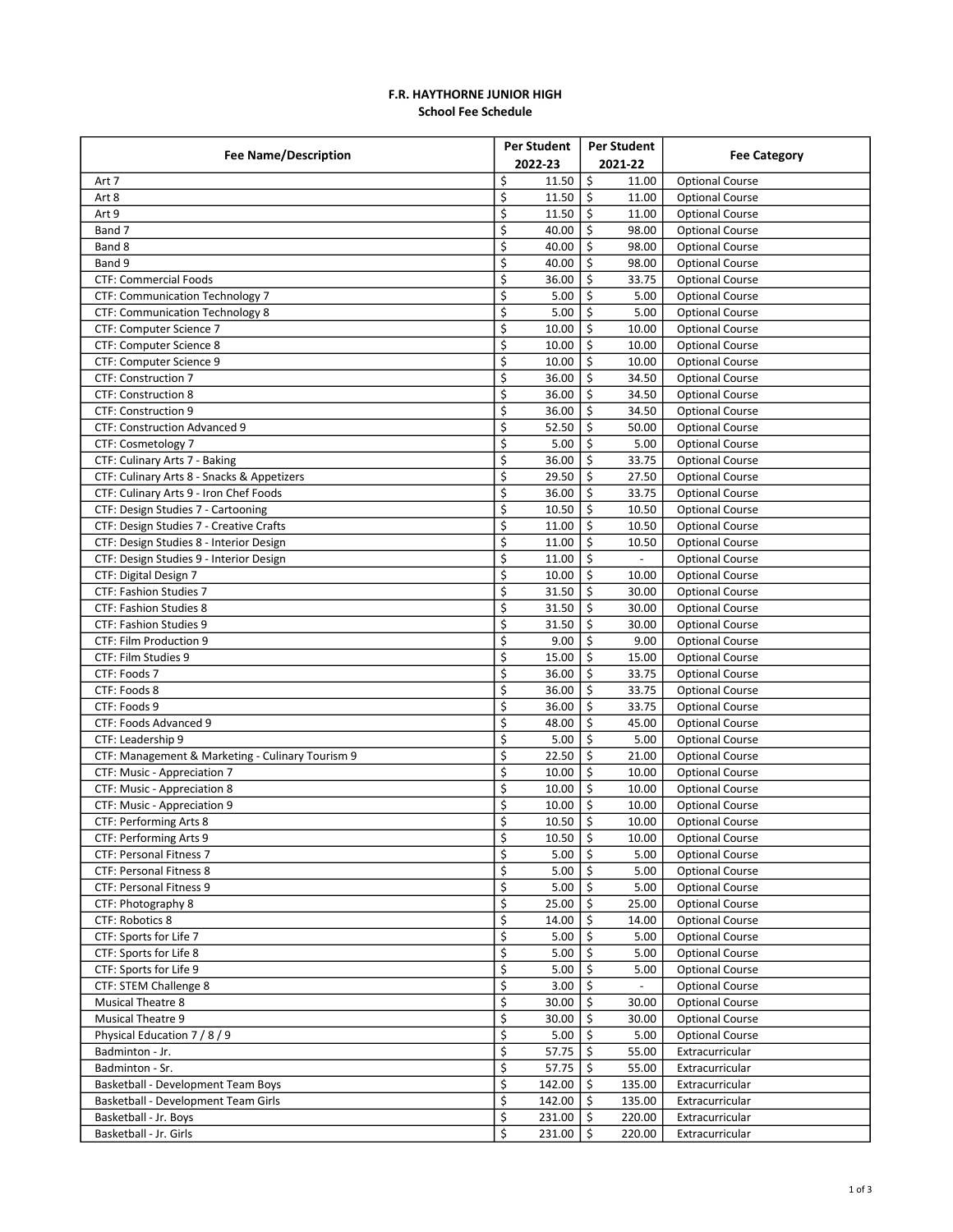## F.R. HAYTHORNE JUNIOR HIGH School Fee Schedule

| <b>Fee Name/Description</b>                                    | Per Student                 |     | Per Student              |                     |
|----------------------------------------------------------------|-----------------------------|-----|--------------------------|---------------------|
|                                                                | 2022-23                     |     | 2021-22                  | <b>Fee Category</b> |
| Basketball - Sr. Boys                                          | \$<br>242.00                | \$  | 230.00                   | Extracurricular     |
| Basketball - Sr. Girls                                         | \$<br>242.00                | \$  | 230.00                   | Extracurricular     |
| Cross Country - EIPS                                           | \$<br>31.50                 | \$  | 30.00                    | Extracurricular     |
| Cross Country - Zones                                          | \$<br>36.75                 | \$  | 35.00                    | Extracurricular     |
| Flag Football                                                  | \$<br>63.00                 | Ŝ.  | 60.00                    | Extracurricular     |
| Golf                                                           | \$<br>89.00                 | \$  | 85.00                    | Extracurricular     |
| Handball - Developmental Team Boys                             | \$<br>100.00                | \$. | 95.00                    | Extracurricular     |
| Handball - Developmental Team Girls                            | \$<br>100.00                | \$  | 95.00                    | Extracurricular     |
| Handball - Jr. Boys                                            | \$<br>100.00                | -Ś  | 95.00                    | Extracurricular     |
| Handball - Jr. Girls                                           | \$<br>100.00                | \$  | 95.00                    | Extracurricular     |
| Handball - Sr. Boys                                            | \$<br>100.00                | \$  | 95.00                    | Extracurricular     |
| Handball - Sr. Girls                                           | \$<br>100.00                | \$  | 95.00                    | Extracurricular     |
| Rugby                                                          | \$<br>$33.50$ $\frac{1}{5}$ |     | 32.00                    | Extracurricular     |
| Track & Field - EIPS                                           | \$<br>33.50                 | \$  | 32.00                    | Extracurricular     |
| Track & Field - Zones                                          | \$<br>42.00                 | \$  | 40.00                    | Extracurricular     |
|                                                                | \$                          |     |                          |                     |
| <b>Ultimate Frisbee</b>                                        | 52.50                       | \$  | 50.00                    | Extracurricular     |
| Volleyball - Development Team Boys                             | \$<br>142.00                | Ŝ.  | 135.00                   | Extracurricular     |
| Volleyball - Development Team Girls                            | \$<br>142.00                | \$  | 135.00                   | Extracurricular     |
| Volleyball - Jr Boys                                           | \$<br>200.00                | \$  | 190.00                   | Extracurricular     |
| Volleyball - Jr Girls                                          | \$<br>200.00                | \$  | 190.00                   | Extracurricular     |
| Volleyball - Sr Boys                                           | \$<br>200.00                | Ŝ.  | 190.00                   | Extracurricular     |
| Volleyball - Sr Girls                                          | \$<br>200.00                | \$  | 190.00                   | Extracurricular     |
| Conference - Young Authors                                     | \$<br>35.00                 | \$  | 35.00                    | Extracurricular     |
| Conference - Young Scientist                                   | \$<br>45.00                 | \$  | 45.00                    | Extracurricular     |
| Farewell - Gr. 9                                               | \$<br>5.00                  | Ŝ.  |                          | Extracurricular     |
| Field Trip - Animal Rescue 7                                   | \$<br>7.00                  | Ŝ.  | 7.00                     | Extracurricular     |
| Field Trip - Art 7/8/9                                         | \$<br>40.00                 | \$  | 40.00                    | Extracurricular     |
| Field Trip - Band                                              | \$<br>50.00                 | Ŝ.  | 50.00                    | Extracurricular     |
| Field Trip - Band 7                                            | \$<br>54.00                 | \$  | 54.00                    | Extracurricular     |
| Field Trip - Band 7 Camp                                       | \$<br>300.00                | Ŝ.  | 300.00                   | Extracurricular     |
| Field Trip - Band 7 Jump Start Clinic (AB College)             | \$<br>66.00                 | \$  | 66.00                    | Extracurricular     |
| Field Trip - Band 8 Banff                                      | \$<br>500.00                | \$. | 500.00                   | Extracurricular     |
| Field Trip - Band 8 Camp                                       | \$<br>300.00                | \$  | 300.00                   | Extracurricular     |
| Field Trip - Band 9 Banff                                      | \$<br>500.00                | Ŝ.  | 500.00                   | Extracurricular     |
| Field Trip - Band Christmas Feeder School Performance          | \$<br>20.00                 | \$  | 20.00                    | Extracurricular     |
| Field Trip - Band Spring Feeder School Performance             | \$<br>20.00                 | \$  | 20.00                    | Extracurricular     |
| Field Trip - Edmonton Comic Expo                               | \$<br>42.00                 | \$  | 40.00                    | Extracurricular     |
| Field Trip - Edmonton Music & Speech Arts Festival             | \$<br>$25.00$   \$          |     | 25.00                    | Extracurricular     |
| Field Trip - English Language Arts 7/8/9                       | \$<br>50.00                 | \$  | 50.00                    | Extracurricular     |
| Field Trip - Environmental Stewardship 7/8/9                   | \$<br>100.00                | -\$ | 100.00                   | Extracurricular     |
| Field Trip - Fashion Studies                                   | \$<br>$14.75$ \$            |     | 14.00                    | Extracurricular     |
| Field Trip - Feeder School Sewing                              | \$<br>11.00 $\frac{1}{2}$   |     | 10.50                    | Extracurricular     |
| Field Trip - First Nations, Métis and Inuit                    | \$<br>$15.75$ $\frac{1}{5}$ |     |                          | Extracurricular     |
| Field Trip - Foods                                             | \$<br>$20.00$   \$          |     | 19.50                    | Extracurricular     |
| Field Trip - French as a Second Language 7/8/9                 | \$<br>42.00 $\frac{1}{5}$   |     | 40.00                    | Extracurricular     |
| Field Trip - Generating Occupational, Academic and Life Skills | \$<br>250.00                | \$  | 250.00                   | Extracurricular     |
| Field Trip - Gr. 7                                             | \$<br>50.00                 | \$  | 50.00                    | Extracurricular     |
| Field Trip - Gr. 8                                             | \$<br>50.00                 | \$  | 50.00                    | Extracurricular     |
| Field Trip - Gr. 9                                             | \$<br>50.00                 | -\$ | 50.00                    | Extracurricular     |
| Field Trip - Interior Design                                   | \$<br>14.75                 | \$  | 14.00                    |                     |
|                                                                | \$                          |     |                          | Extracurricular     |
| Field Trip - Musical Theatre (Viewing)                         | 18.00                       | \$  | 17.50                    | Extracurricular     |
| Field Trip - Musical Theatre Performance                       | \$<br>42.00                 | \$  | 40.00                    | Extracurricular     |
| Field Trip - Performing Arts Performance                       | \$<br>40.00                 | \$  | $\overline{\phantom{a}}$ | Extracurricular     |
| Field Trip - Performing Arts Performance (Viewing)             | \$<br>20.00                 | \$  |                          | Extracurricular     |
| Field Trip - Photography                                       | \$<br>40.00                 | \$  | 40.00                    | Extracurricular     |
| Field Trip - Science                                           | \$<br>50.00                 | \$  | 50.00                    | Extracurricular     |
| Field Trip - Shoebox Theatre Performance                       | \$<br>21.00                 | -\$ | 20.00                    | Extracurricular     |
| Field Trip - Skills Alberta Competition                        | \$<br>21.00                 | \$  | 20.00                    | Extracurricular     |
| Field Trip - Social Studies                                    | \$<br>$50.00$   \$          |     | 50.00                    | Extracurricular     |